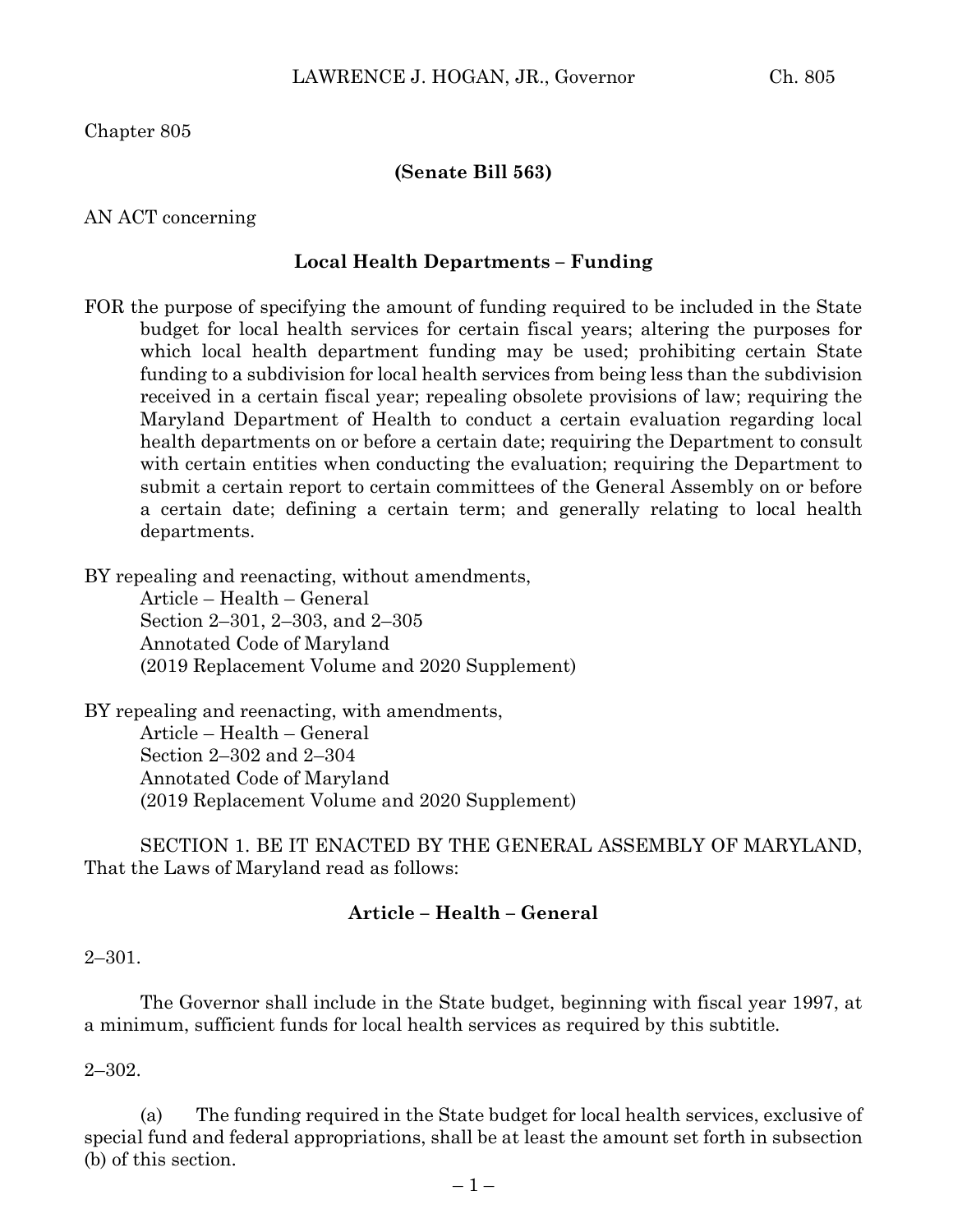(1) **[**\$37,283,484 in each of fiscal years 2011 and 2012, to be distributed as

(b) The funding shall be:

follows:

| (i)    |  |
|--------|--|
| (ii)   |  |
| (iii)  |  |
| (iv)   |  |
| (v)    |  |
| (vi)   |  |
| (vii)  |  |
| (viii) |  |
| (ix)   |  |
| (x)    |  |
| (xi)   |  |
| (xii)  |  |
| (xiii) |  |
| (xiv)  |  |
| (xv)   |  |
|        |  |
|        |  |
|        |  |
| (xix)  |  |
| (xx)   |  |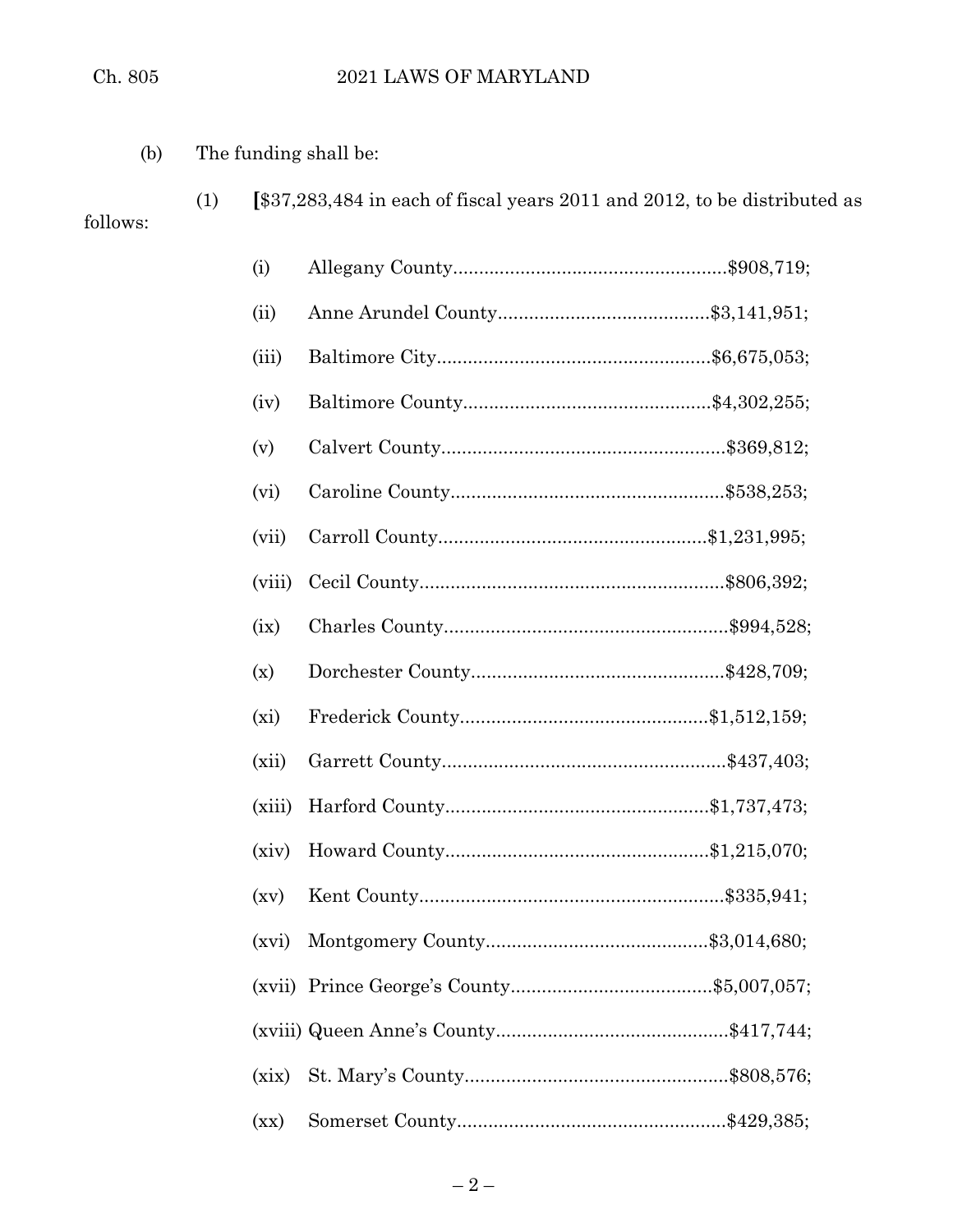### LAWRENCE J. HOGAN, JR., Governor Ch. 805

and

(xxiv) Worcester County..................................................\$312,944;

(2) For fiscal years 2013 and 2014, \$37,283,484 adjusted for:

(i) Inflation, as measured by the Consumer Price Index (All Urban Consumers), for the second preceding fiscal year, calculated by the U.S. Department of Commerce; and

(ii) Population growth, as measured by the growth in the total population of the State of Maryland for the second preceding fiscal year, according to the most recent statistics available through the Maryland Department of Health;

(3) For fiscal years 2015, 2016, and 2017, the amount of funding for the preceding fiscal year adjusted for:

(i) Inflation, as measured by the Consumer Price Index (All Urban Consumers), for the second preceding fiscal year, calculated by the U.S. Department of Commerce; and

(ii) Population growth, as measured by the growth in the total population of the State for the second preceding fiscal year, according to the most recent statistics available through the Maryland Department of Health;

(4) For fiscal year 2018, \$49,488,474 to be distributed to each municipality or subdivision in the same amount as the municipality or subdivision received in fiscal year 2017; and

(5)**]** For fiscal **[**year 2019 and each subsequent fiscal year**] YEARS 2019, 2020, 2021, AND 2022***, 2023, AND 2024*, the amount of funding provided through the formula for the preceding fiscal year adjusted for:

(i) Inflation, as measured by the Consumer Price Index (All Urban Consumers), on June 30 of the second preceding fiscal year, calculated by the Bureau of Labor Statistics of the U.S. Department of Labor; and

(ii) Population growth, as measured by the growth in the total population of the State on June 30 of the second preceding fiscal year, according to the most recent statistics available through the U.S. Department of Commerce**;**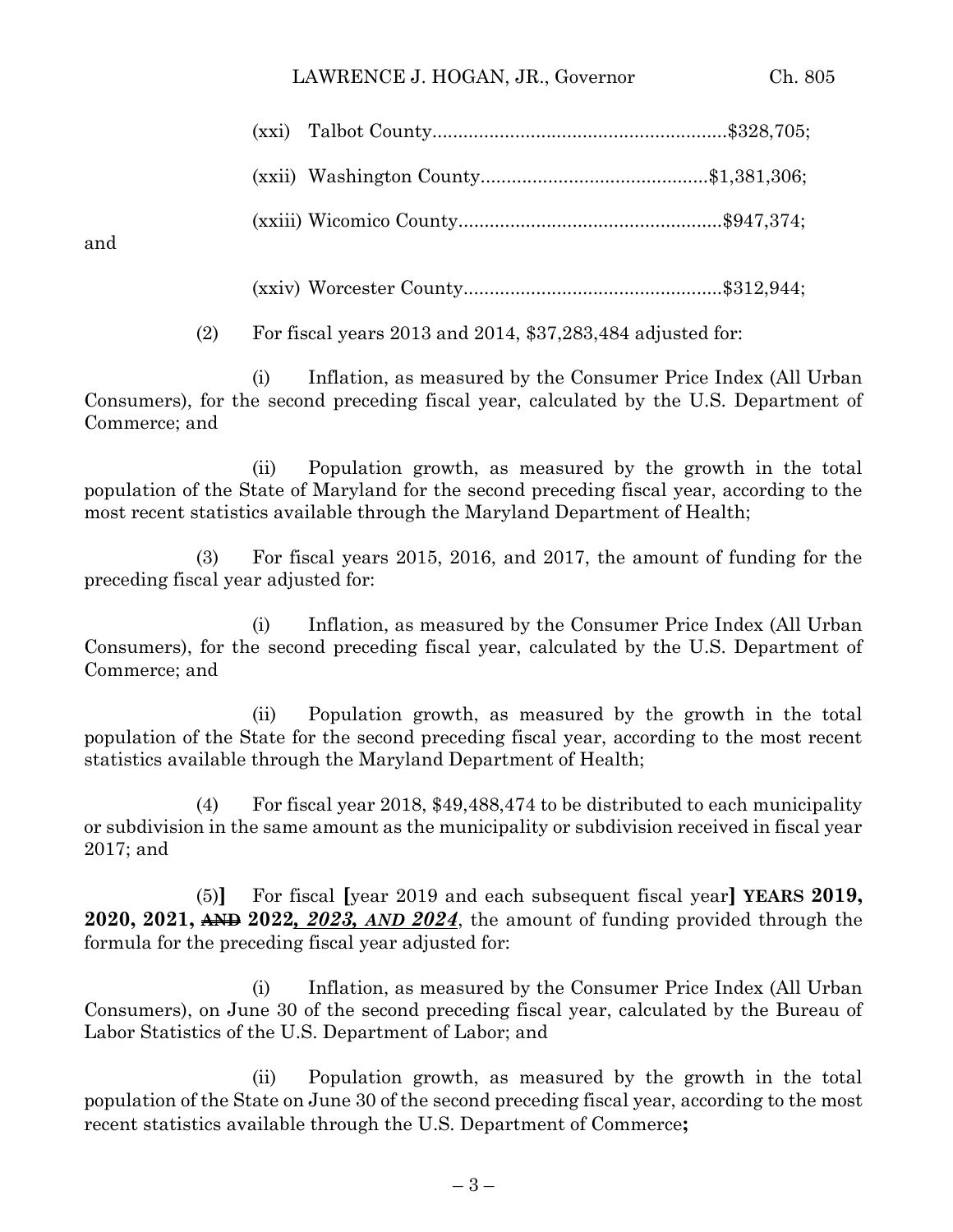**(2) FOR FISCAL YEAR 2023** *2025***, \$70,000,000, TO BE DISTRIBUTED TO EACH MUNICIPALITY OR SUBDIVISION IN THE SAME PROPORTION AS THE FISCAL YEAR 2022** *2024* **FUNDING DISTRIBUTED TO EACH MUNICIPALITY OR SUBDIVISION;**

**(3) FOR FISCAL YEAR 2024** *2026***, \$80,000,000, TO BE DISTRIBUTED TO EACH MUNICIPALITY OR SUBDIVISION IN THE SAME PROPORTION AS THE FISCAL YEAR 2023** *2025* **FUNDING DISTRIBUTED TO EACH MUNICIPALITY OR SUBDIVISION; AND**

**(4) FOR FISCAL YEAR 2025** *2027* **AND EACH SUBSEQUENT FISCAL YEAR, THE GREATER OF:**

**(I) THE FUNDING PROVIDED BY THE FORMULA FOR THE IMMEDIATELY PRECEDING FISCAL YEAR; OR**

**(II) THE ACTUAL FUNDS APPROPRIATED FOR THE IMMEDIATELY PRECEDING FISCAL YEAR, ADJUSTED FOR:**

**1. INFLATION, AS MEASURED BY THE CONSUMER PRICE INDEX (ALL URBAN CONSUMERS), ON JUNE 30 OF THE SECOND IMMEDIATELY PRECEDING FISCAL YEAR, CALCULATED BY THE BUREAU OF LABOR STATISTICS OF THE U.S. DEPARTMENT OF LABOR; AND**

**2. POPULATION GROWTH, AS MEASURED BY THE GROWTH IN THE TOTAL POPULATION OF THE STATE ON JUNE 30 OF THE SECOND IMMEDIATELY PRECEDING FISCAL YEAR, ACCORDING TO THE MOST RECENT STATISTICS AVAILABLE THROUGH THE U.S. DEPARTMENT OF COMMERCE**.

(c) For fiscal year **[**2013**] 2025** *2027* and each subsequent fiscal year, no subdivision may receive less State funding for local health services under this section than that subdivision received in fiscal year **[**2012**] 2024** *2026*.

(d) The Secretary shall, in consultation with local health department directors, adopt regulations to guide the distribution of the funding required under this section. The regulations shall give consideration to appropriate measures of community health need, local funding effort, and other relevant factors.

2–303.

As to appropriations required by this subtitle, a local match shall be required as a condition of any distribution to a subdivision; however, the local match percentage required by the Secretary of Health may not exceed the local match percentage required for the subdivision for fiscal year 1996.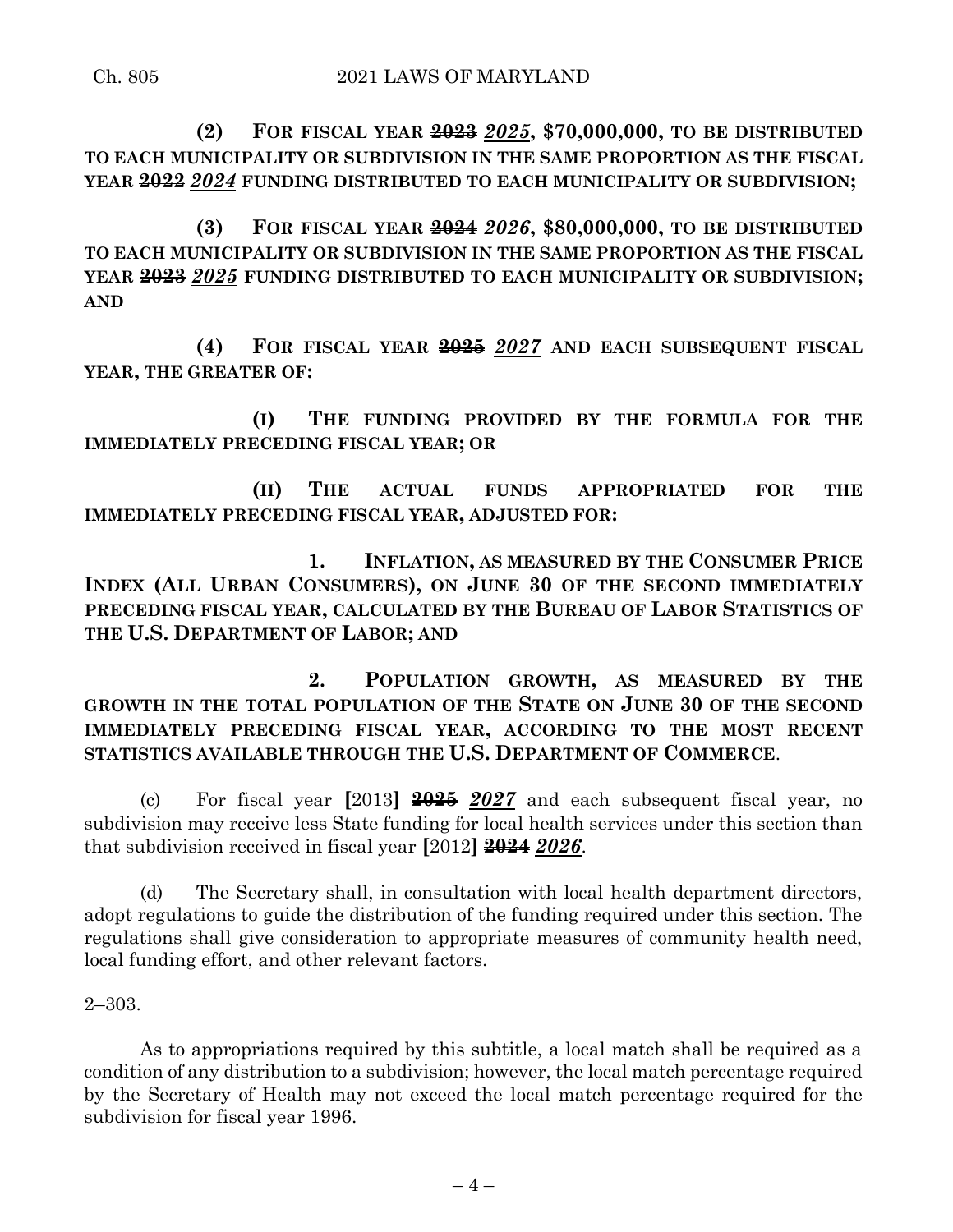### $2 - 304$ .

The appropriations described in this subtitle shall be used for programs, including related administrative expenses, directed at the following:

- (1) Communicable disease control services;
- (2) Environmental health services;
- (3) Family planning services;
- (4) Maternal and child health services;
- (5) Wellness promotion services;
- (6) Adult health and geriatric services; **[**and**]**

**(7) DATA MANAGEMENT AND EXCHANGE SERVICES REGARDING COMMUNICABLE DISEASES AND OTHER HEALTH MATTERS, AS ALLOWED UNDER FEDERAL AND STATE LAW;**

**(8) PROVIDING PROTECTIVE EQUIPMENT FOR NURSES, PHYSICIAN ASSISTANTS, PHYSICIANS, AND OTHER HEALTH CARE PERSONNEL IN CONTACT WITH PATIENTS;**

## **(9) PROVIDING EQUIPMENT, MEDICATION, AND OTHER MATERIALS DETERMINED TO BE APPROPRIATE TO PREPARE FOR POTENTIAL COMMUNICABLE DISEASE EMERGENCIES, OR OTHER PUBLIC HEALTH EMERGENCIES; AND**

**[**(7)**] (10)** Administration and communication services associated with the provision of the services described in items (1) through **[**(6)**] (9)** of this section.

### 2–305.

The funds designated for the provision of local health services under this subtitle may not be transferred to any other program for any other purpose.

SECTION 2. AND BE IT FURTHER ENACTED, That:

(a) In this section, "Department" means the Maryland Department of Health.

(b) On or before December 1, 2021, the Department shall conduct an evaluation and assessment of the technology, communications, and information services:

(1) used by local health departments;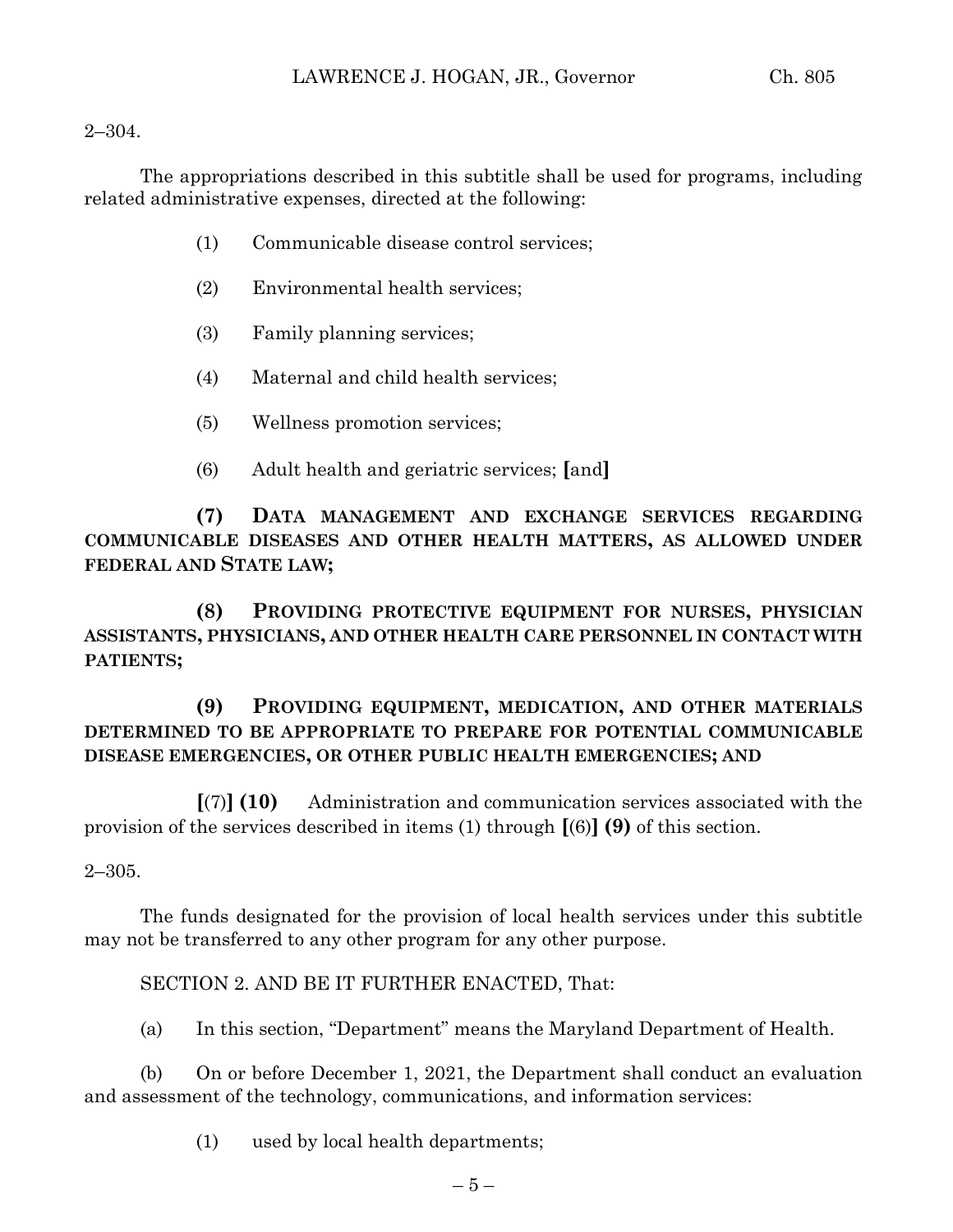- (2) made available by the Department; and
- (3) shared or coordinated through local health departments.

(c) In conducting the evaluation under subsection (b) of this section, the Department shall consult with:

- (1) the Department of Information Technology;
- (2) the Maryland Association of Counties;
- (3) local health departments; and

(4) stakeholders who provide or receive services through a local health department.

(d) (1) The Department shall prepare a report of its findings and recommendations regarding:

(i) the current capacity of local health departments to effectively maintain, share, and analyze data regarding communicable diseases, medical and health trends, and other information relevant to guarding and treating the public health of Maryland residents; and

(ii) recommendations to enhance local health department services through:

1. major projects or technology initiatives;

technology;

- 2. improvements to internal processes for procurement of
	- 3. noncentralized hardware or software upgrades; and
- 4. best practices used by other public health units of government.

(2) On or before December 15, 2021, the Department shall submit the report required under paragraph (1) of this subsection to the Senate Budget and Taxation Committee and the House Appropriations Committee, in accordance with § 2–1257 of the State Government Article.

SECTION 3. AND BE IT FURTHER ENACTED, That this Act shall take effect June 1, 2021.